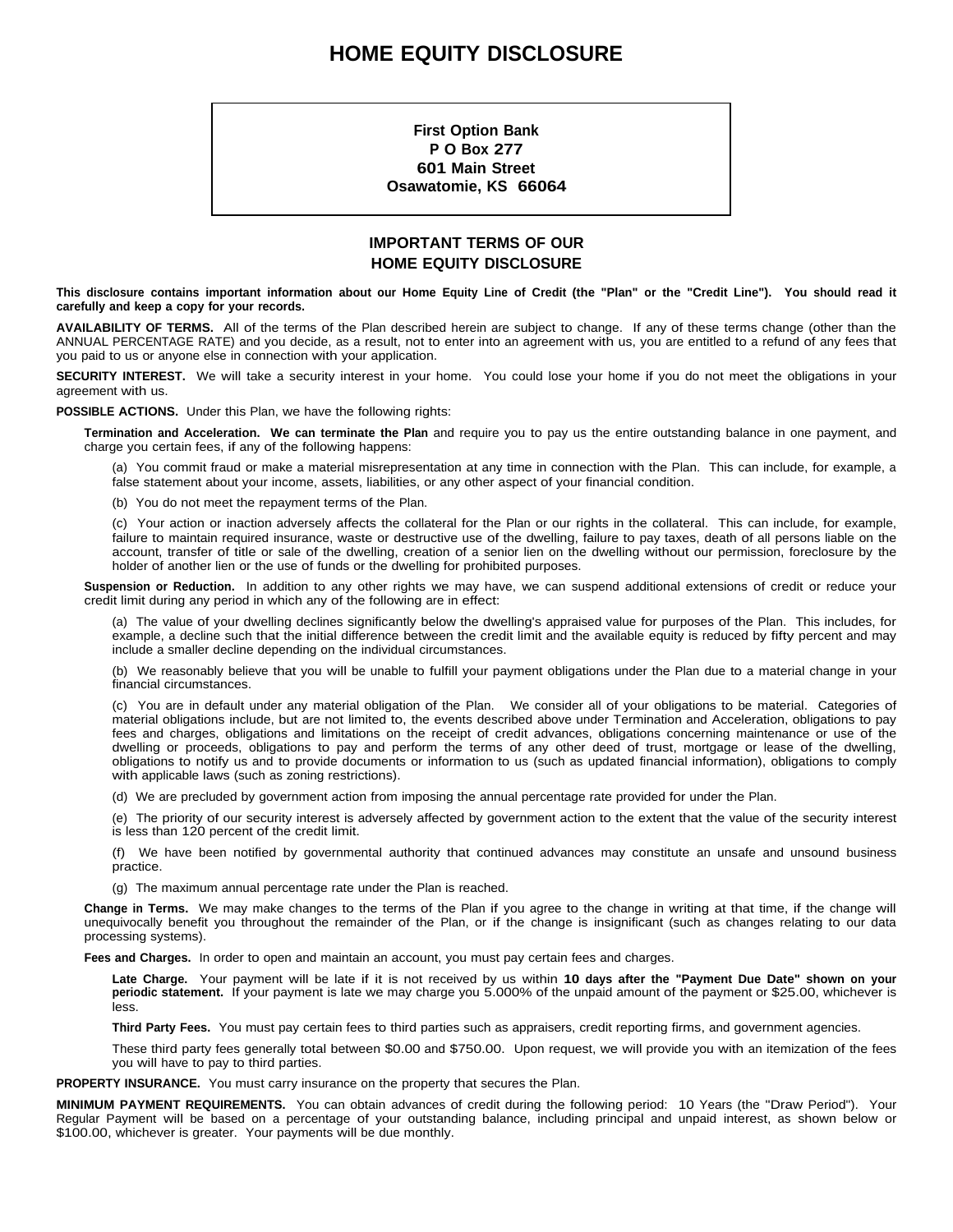## **HOME EQUITY DISCLOSURE**

**(Continued) Page 2**

|  | <b>Range of Balance</b> |
|--|-------------------------|
|  |                         |

**<u>Regular Payments</u> Regular Payment Calculation** 

All Balances 120 1.000% of your outstanding balance

Your "Minimum Payment" will be the Regular Payment, plus any amount past due and all other charges. The Minimum Payment will not fully repay the principal that is outstanding on your Credit Line and your final payment will be a single balloon payment.

A change in the ANNUAL PERCENTAGE RATE can cause the balance to be repaid more quickly or more slowly. When rates decrease, less interest is due, so more of the payment repays the principal balance. When rates increase, more interest is due, so less of the payment repays the principal balance. If this happens, we may adjust your payment as follows: your final payment may be increased.

In any event, if your Credit Line balance falls below \$100.00, you agree to pay your balance in full.

**MINIMUM PAYMENT EXAMPLE.** If you made only the minimum payment and took no other credit advances, it would take 10 years to pay off a credit advance of \$10,000.00 at an ANNUAL PERCENTAGE RATE of 5.000%. During that period, you would make 119 monthly payments ranging from \$100.00 to \$100.42 and one final payment of \$1,041.95.

**TRANSACTION REQUIREMENTS.** The following transaction limitations will apply to the use of your Credit Line:

Credit Line HOME EQUITY CHECK, Telephone Request, In Person Request and Request By Mail Limitations. The following transaction limitations will apply to your Credit Line and the writing of HOME EQUITY CHECKs, requesting an advance by telephone, requesting an advance in person and requesting an advance by mail.

**Minimum Advance Amount.** The minimum amount of any credit advance that can be made on your Credit Line is \$200.00. This means any HOME EQUITY CHECK must be written for at least the minimum advance amount.

**Other Transaction Requirements.** MINIMUM INITIAL ADVANCE IS \$1000.00.

**NEGATIVE AMORTIZATION.** Under some circumstances, your payments will not cover the finance charges that accrue and negative amortization will occur. Negative amortization will increase the amount that you owe us and reduce your equity in your home.

**TAX DEDUCTIBILITY.** You should consult a tax advisor regarding the deductibility of interest and charges for the Plan.

**VARIABLE RATE FEATURE.** The Plan has a variable rate feature. The ANNUAL PERCENTAGE RATE (corresponding to the periodic rate), the amount of the final payment, and the minimum payment amount can change as a result. The ANNUAL PERCENTAGE RATE does not include costs other than interest.

**THE INDEX.** The annual percentage rate is based on the value of an index (referred to in this disclosure as the "Index"). The Index is the New York Prime Rate as published daily in "The Wall Street Journal". Information about the Index is available or published IN THE WALL STREET JOURNAL. We will use the most recent Index value available to us as of the day any annual percentage rate adjustment.

**ANNUAL PERCENTAGE RATE.** To determine the Periodic Rate that will apply to your account, we add a margin to the value of the Index, round that sum to the nearest 0.125%, then divide the rounded value by 365 days. To obtain the ANNUAL PERCENTAGE RATE we multiply the Periodic Rate by the number of days in a year (366 during leap years). This result is the **ANNUAL PERCENTAGE RATE.** A change in the Index rate generally will result in a change in the ANNUAL PERCENTAGE RATE. The amount that your ANNUAL PERCENTAGE RATE may change also may be affected by the lifetime annual percentage rate limits, as discussed below.

Please ask us for the current Index value, margin, discount and annual percentage rate. After you open a credit line, rate information will be provided on periodic statements that we send you.

**FREQUENCY OF ANNUAL PERCENTAGE RATE ADJUSTMENTS.** Your ANNUAL PERCENTAGE RATE can change MONTHLY. There is no limit on the amount by which the annual percentage rate can change during any one year period. However, under no circumstances will your ANNUAL PERCENTAGE RATE exceed 18.000% per annum or, go below 5.000% per annum at any time during the term of the Plan.

**MAXIMUM RATE AND PAYMENT EXAMPLE.** If you had an outstanding balance of \$10,000.00, the minimum payment at the maximum ANNUAL PERCENTAGE RATE of 18.000% would be \$101.53. This ANNUAL PERCENTAGE RATE could be reached immediately or prior to the 1st payment.

**PREPAYMENT.** You may prepay all or any amount owing under the Plan at any time without penalty.

**HISTORICAL EXAMPLE.** The example below shows how the ANNUAL PERCENTAGE RATE and the minimum payments for a single \$10,000.00 credit advance would have changed based on changes in the Index from 2007 to 2021. The Index values are from the following reference period: 1ST BUSINESS DAY OF JULY. While only one payment per year is shown, payments may have varied during each year. Different outstanding principal balances could result in different payment amounts.

The table assumes that no additional credit advances were taken, that only the minimum payments were made, and that the rate remained constant during the year. It does not necessarily indicate how the Index or your payments would change in the future.